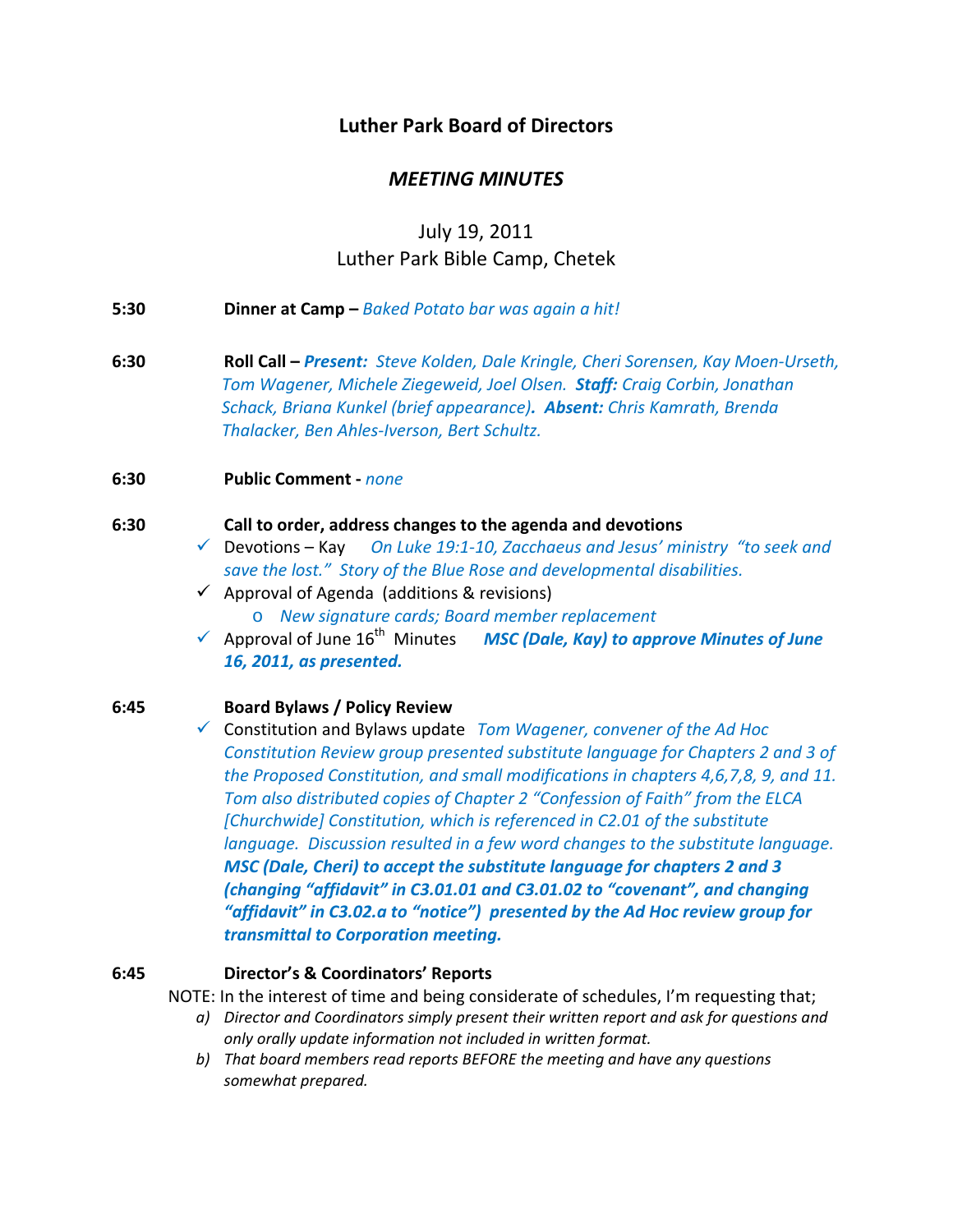- 9 Executive Director ‐ Craig (oral update to written report) *Craig added that he has contacted two electrical contractors for opinions and bids on the work in the Dining Hall electric panels.*
- 9 Program Coordinator ‐ Brianna (oral update to written report) *Brianna was working with Camp Program this evening, relocating the Musical and the campers due to the storm conditions.*

Camp Coordinator ‐ Jonathan (oral update to written report) *Jon was commended for his work of pulling together minutes and reports in an e‐package for Board members. He was also busy monitoring the storm conditions for the safety of the campers. He has purchased a house in Rice Lake for his family.*

# **7:05 Committee Reports**

- $\checkmark$  Finance Committee **Brief update** and anything requiring Board action *Craig noted that congregational income is down 12%. Canteen income is double that from last year. Overall spending is about even with last year. We are behind in meeting commitments to Luther Point. Of special concern is that the Line of Credit availability is at only \$3000, and this is the month when we have often had to dip into the LOC. Food invoices are over \$18K; payroll is about \$18K every fortnight. We have about \$35K in the bank at this time. May need to speak with vendors to arrange delayed payments.*
- $\checkmark$  Accept Financial Report *MSC (Cheri, Tom) to accept the Finance Report as presented.*
- 9 Property Committee ‐ *Brief update* and anything requiring Board action *Dale conveyed that Dave reports activity with property matters is quiet at this time. Bears have been visiting the Luther Woods property, and action has been taken to store food off‐site.*
- 9 Program Committee ‐ *Brief update* and anything requiring Board action *No report*
- 9 Executive Committee *no meeting since May No report*

# **7:35 Unfinished business**

- o Strategic Planning Schedule plan next steps, include Terry G. *Steve will check with Terry G's availability to meet with the Board for updating the Planning*
- o Personnel Policies Task Team (Steve & Ben) *no report*
- o Development Task Team any potential action needed (Kay & Craig) *No report*
- o Sale of Camp Property
	- To be added to the next scheduled *annual* Corporation meeting
		- a. Sale of the Camp/Director's House